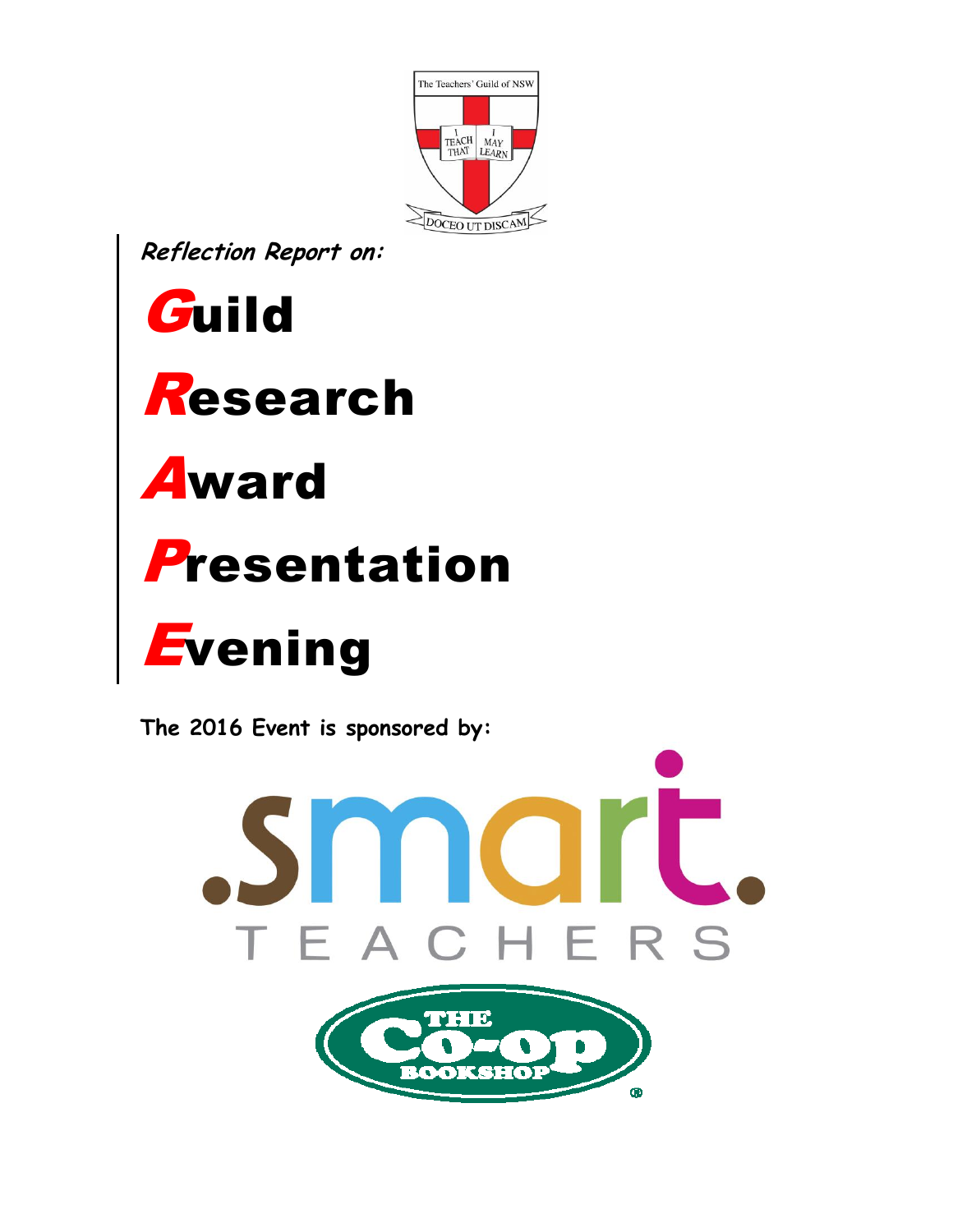## **Guild Research Award Presentation Evening (GRAPE) Report**

## **Dr Frederick Osman 2016 Research Awards Convenor**

On Monday 1st August, the Guild launched a new format for its Guild Research Award Presentation Evening for all University Postgraduate Students and Experienced teachers who are currently completing or completed a research of direct benefit to classroom teaching. The purpose of the event was to:

- o Give presenters a chance to present their research work to a learned audience in the friendly environment of a school setting.
- o Allow for reflection of the presenters' proposed research and progress achievements.
- o Recognises a research-based contribution to improve classroom practices.
- $\circ$  Give the presenters the opportunity to liaise with other presenters, students, academics, staff, visitors and past students.

The evening was highly successful with seven different research presentations were submitted for consideration. These awards were created to encourage excellence in research work, and all nominees who participated in these awards had an opportunity to compete for the \$1000 'Guild Research Award', \$500 'Smart Teachers Research Award', \$500 COOP Bookshop prize and special certificates that recognise the nominee's high standing.

This new format and approach to presenting current research to peers in education highlights the positive work being done to ensure education continues to move forward into the future. The 15 minute multimedia presentations of direct benefit to classroom teaching were judged on the criteria (1) content and scientific quality, (2) clarity and (3) presentation skills.

I would like to thank our judging panel for their time and dedication in judging the presentations:

- $\circ$  Profession Andrew Martin (Chair of juding panel) University of New South Wales
- o Mr John Kennedy St Andrew's Cathedral School
- o Mr Rick Stevens Loquat Valley Anglican School
- o Mrs Sharrda Shah Transform Education, Founder and CEO



2016 Presenters included from L to R: Manoj Chandra Handa; Kerrie Wratten; Judy Pilch; Susan Byers; Richard Cameron; Rosalind Walsh; Joanne Kirby; James Raymond St. Julian and Kris Wrona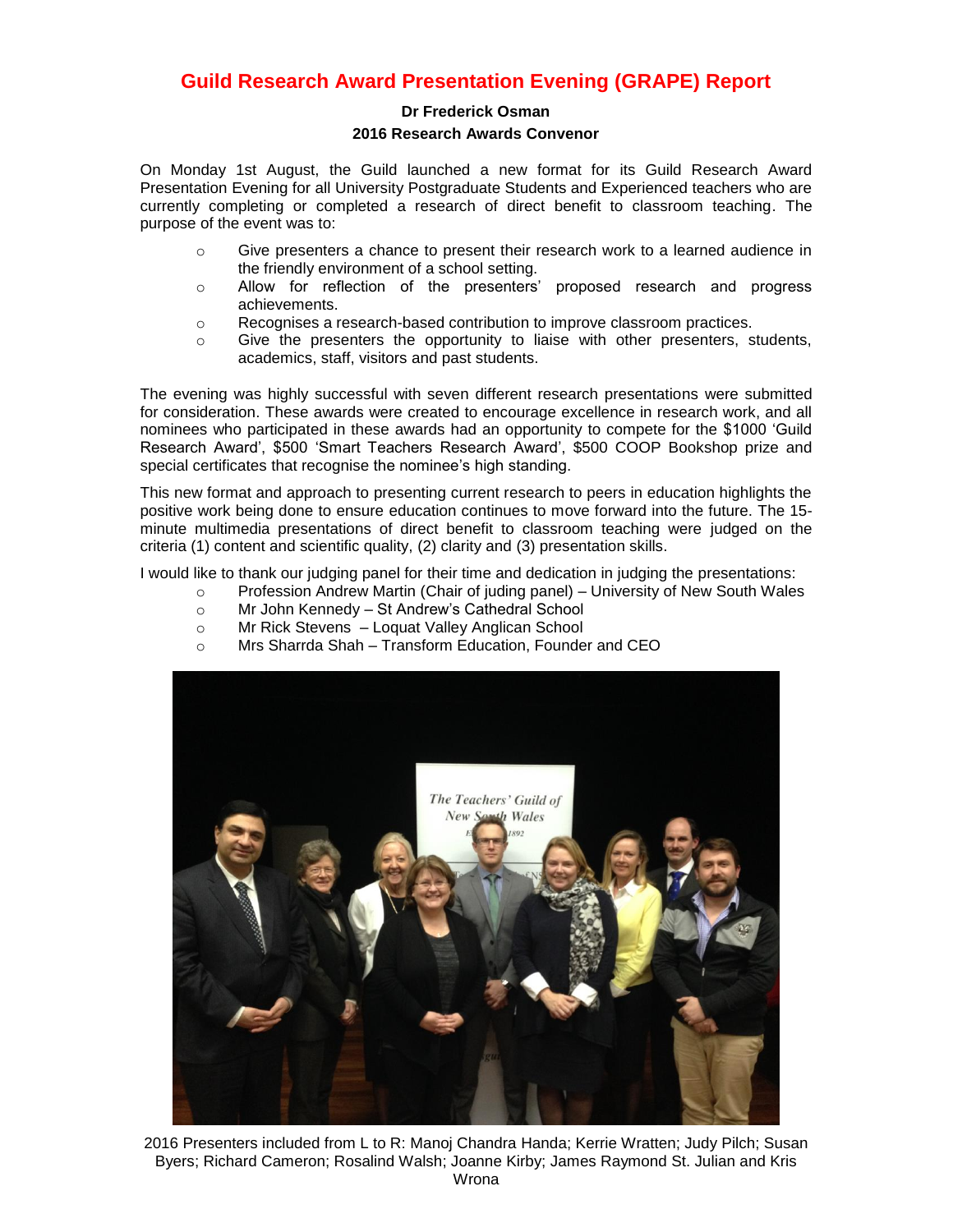The judges ranked the candidates according to the criteria and determined the winners for the following categories:

 $\Rightarrow$  Guild Research Award Winner: Rosalind Walsh from Macquarie University won first place, taking the Guild Research Award for her research which investigated *Are we asking the right questions? Young gifted children and higher order thinking*.



From L to R: Denise Thomas with Rosalind Walsh

 $\Rightarrow$  Smart Teachers Award: Manoj Chandra Handa from Macquarie University for his research which investigated *Leading Differentiated Learning for the Gifted*.



From L to R: Denise Thomas with Manoj Chandra Handa

- $\Rightarrow$  Highly Commended and the COOP Prize: Kris Wrona from Macquarie University for his research which investigated *Australian Primary Students' Implicit Theories of Intelligence, Academic Goal Orientation, and Academic Achievement: A Preliminary Study to Investigate the Impact of a Mindset Intervention*.
- $\Rightarrow$  Highly Commended and the COOP Prize: Joanne Kirby from Queenwood for her research which investigated *How can we use what we know about the brain and*  apply it using reliable, dynamic and effective teaching strategies so that we truly *deliver our students to that elusive juncture of intelligence and instruction?*

It was wonderful to see so much diversity and such talented educators presenting at the Guild Research Award Presentation Evening. The Guild would like to acknowledge the wonderful